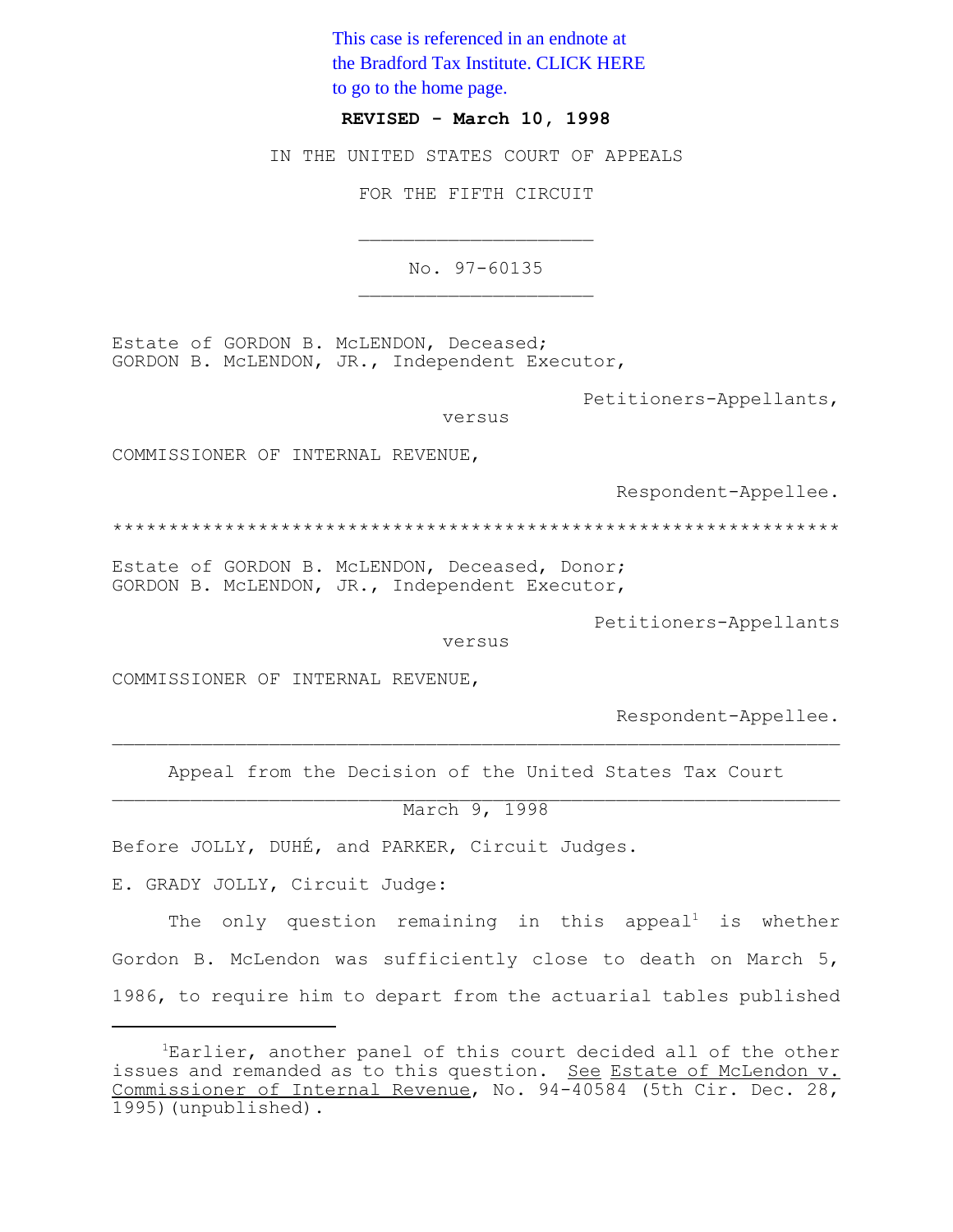by the Commissioner of Internal Revenue (the "Commissioner") in valuing a remainder interest and related annuity. The Tax Court determined that he was, from which final decision McLendon's Estate appeals. We reverse.

I

Although this case raises several contentious legal questions, the underlying facts are not in serious dispute. Through various partnership interests, McLendon was the principal owner and director of a vast broadcasting and entertainment empire. His interests ranged from the 458-station Liberty Broadcasting System to numerous individual radio stations, television stations, and movie theaters. Over his life time, McLendon became a very wealthy man.

Mortality hovers over the castle as well as the cottage, however, and in May 1985 McLendon was diagnosed with esophageal cancer. Although his condition initially improved following radiation therapy, the cancer recurred in September. At this point, McLendon's cancer was categorized as "systemic"--the most severe of three types of cancer growth. There is no dispute that the cancer was very likely terminal from this point forward, with a 2-3% overall survival rate. In particular, any remissions achieved after this point were generally expected by McLendon's doctors to be temporary.

Nonetheless, from October 1985 through March 1986, McLendon received six courses of chemotherapy at M.D. Anderson's world-

 $-2-$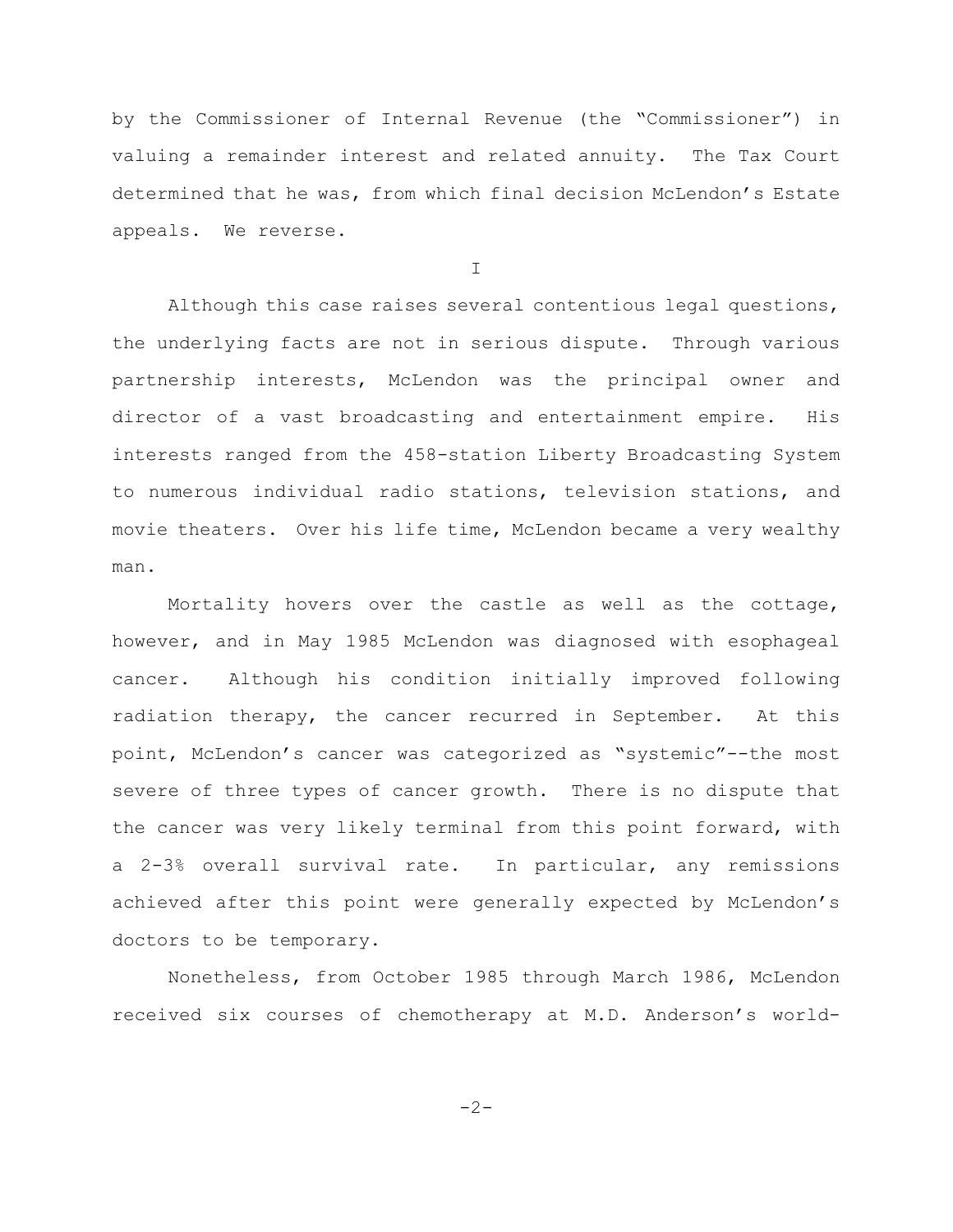renowned cancer treatment facility in Houston, Texas. On December 3, 1985, after three courses of chemotherapy, McLendon's doctor wrote on his discharge summary:

> The patient had an esophagogastroduodenoscopy on November 26, 1985, and it showed complete endoscopic remission confirmed by multiple biopsies of the affected area.

Despite this upbeat news, on December 5, 1985, McLendon attempted suicide by shooting himself in the head with a handgun. A suicide note reflected his belief that he would eventually succumb to the cancer and his desire not to prolong the suffering of his family. After being hospitalized for over a month for treatment of injuries from the failed suicide, McLendon began a fourth course of chemotherapy. He returned home in late January 1986 and began to receive periodic in-home examinations and treatment from a Dr. Gruebel. Her impression at the time was that he was doing well.

In early February, McLendon fell at home and was admitted to the hospital for treatment of his injuries. On February 14, while hospitalized, McLendon purportedly dictated<sup>2</sup> a letter to  $Dr.$ Freireich, his oncologist, which evidenced a renewed sense of confidence. McLendon stated that he was feeling much better even though the chemotherapy was "very, very debilitating." Stating that he was "beginning to make plans for the rest of [his] life,"

<sup>&</sup>lt;sup>2</sup>This letter was not signed by McLendon, but did carry the initials of Billie P. Odom, his personal secretary.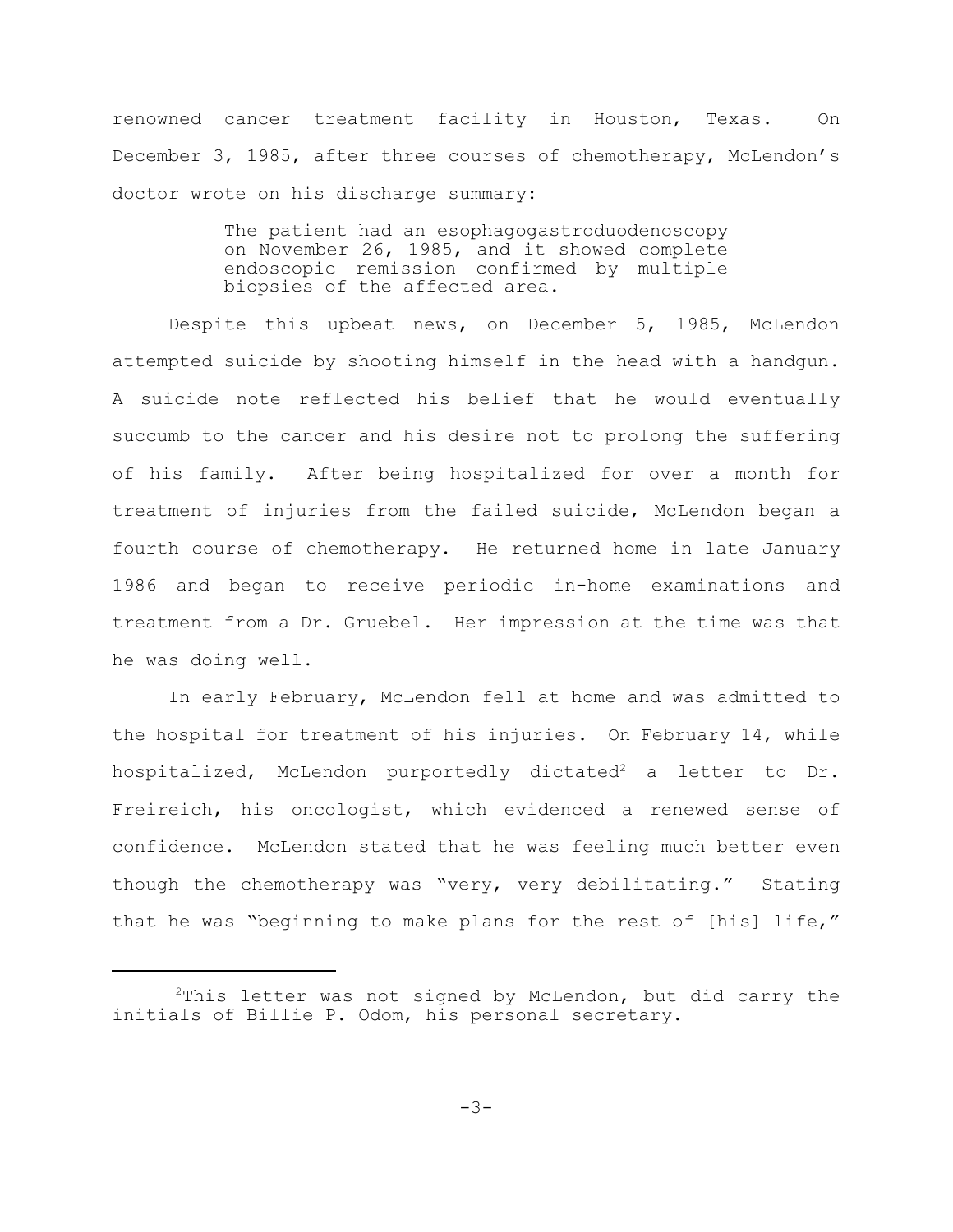McLendon inquired specifically about his "total remission" and prognosis for the future, and asked whether he could "make long term plans." Dr. Freireich responded on February 19. Advising against further surgical procedures, he noted:

> The objective evidence that we have has failed to demonstrate any residual disease. This includes endoscopy with biopsies of the esophagus which have proven to be negative on several occasions and the repeated x-ray examinations by CT scan which fail to reveal any evidence of residual malignancy. [By] clinical and laboratory objective criteria, the present condition of your illness must be characterized as "complete remission." The word remission is used advisedly, because the risk of recurrence is still much in the picture. On the other hand patients who are cured of their disease are exclusively drawn from the population of patients who have a "complete remission." To state that positively, you are certainly a candidate for long term control which fulfills medical and lay criteria for curability. Unfortunately the maturity and quantity of our clinical data does not permit good estimates of the risk of recurrence in your specific instance. It is therefore necessary for me as a physician, to advise you of the risk that the disease might recur, but to state frankly and without hesitation that the possibility that your disease has been permanently eradicated is definite and significant and in my professional opinion, should form the basis for your planning for the future.

At the end of February, McLendon returned home under twenty-four hour care from a staff of private duty nurses. Notes taken by these nurses show that during the period from March 2 through March 5, McLendon was able to take short walks and perform minor tasks, but was at times sick to his stomach, was in constant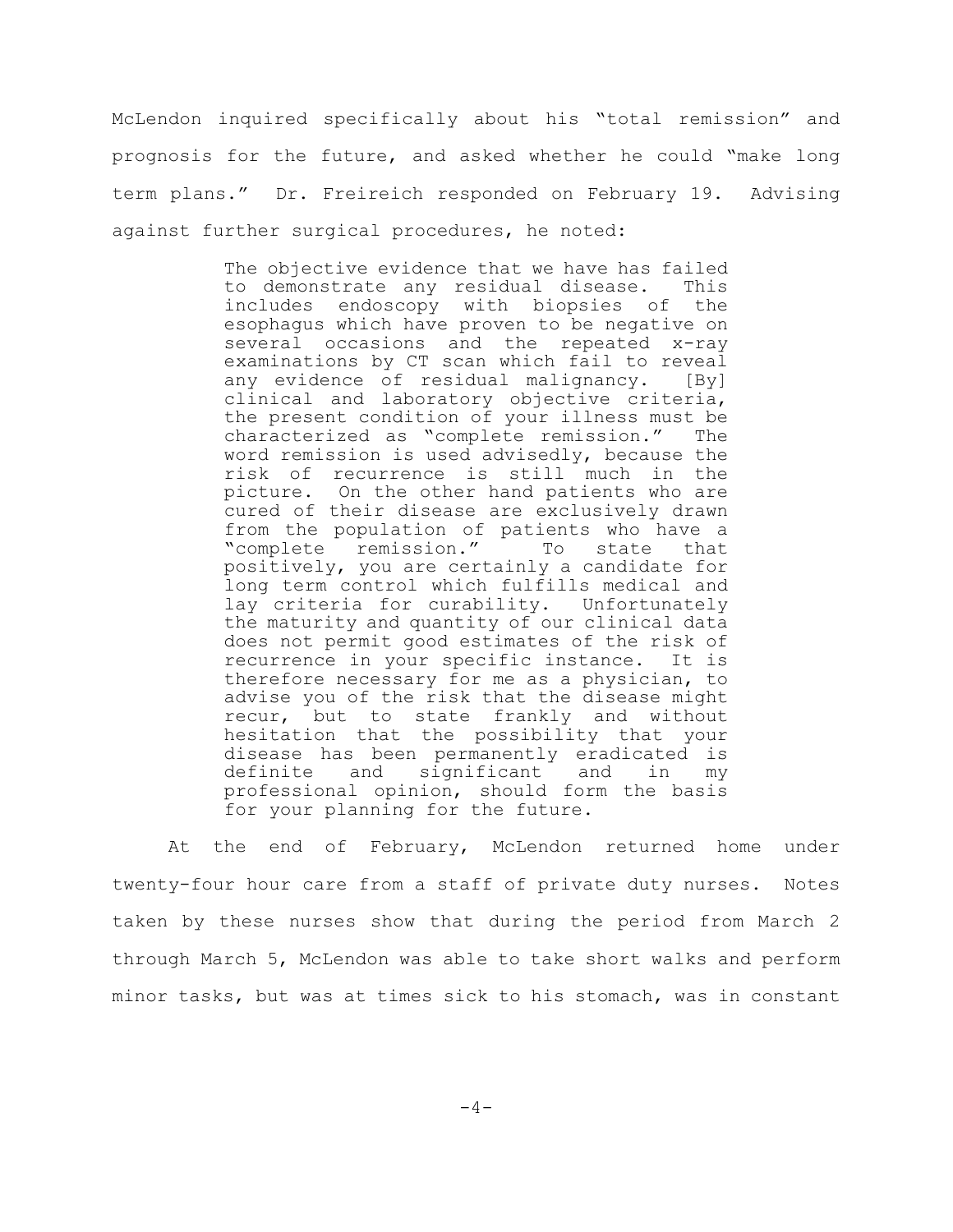need of pain medication, and was receiving artificial sustenance to ensure proper caloric intake. McLendon was examined at home on March 5 by the optimistic Dr. Gruebel. It was her impression at that time that McLendon was "markedly improved" and in the best condition since he had come into her care in January. The Commissioner subsequently presented undisputed expert testimony, however, that McLendon's chances of surviving for more than one year from this date were approximately 10 percent. This estimate was based principally on the likelihood of recurrence in a case like McLendon's.

On March 5, McLendon entered into a private annuity transaction with his son and the newly minted McLendon Family Trust. This transaction involved the transfer of remainder interests in McLendon's partnership holdings to his son and the Trust in exchange for \$250,000 and an annuity to be paid to McLendon for life. The amount of the annuity was set such that its aggregate present value would equal the present value of the remainder interests. In valuing the remainder interests and the annuity, the parties referred to the Commissioner's actuarial tables for life expectancy then contained in Treas. Reg.  $$25.2512-5(f).$  McLendon was sixty-five years old on March 5, 1986, resulting in an actuarial life expectancy of fifteen years from that date. Based on this figure, the parties ultimately

 $-5-$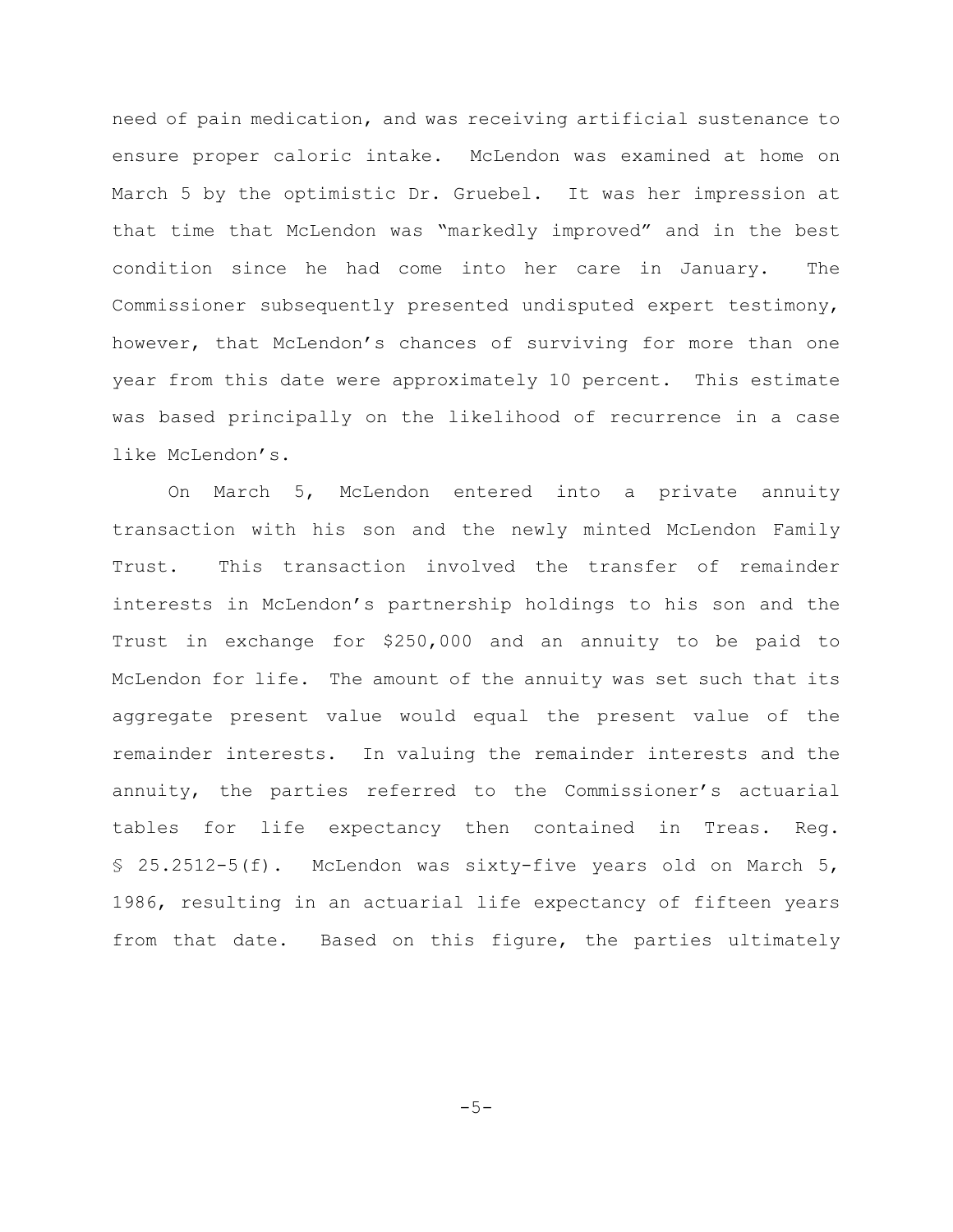determined that the remainder interests had a value of  $$5,881,695,3$ and that the annuity would need to be \$865,332 in order to match.

In late March, McLendon completed his final course of chemotherapy. In May, tests revealed a major recurrence of the cancer. Treatments were discontinued within a few weeks, and McLendon died at home on September 14. From the time that he was first admitted to M.D. Anderson in October 1985 until his death, McLendon survived longer than 75% of patients diagnosed with esophageal cancer.

II

McLendon's estate tax return relied on a presumption that he had received an adequate and full consideration for the assets transferred in the private annuity transaction. The Commissioner disagreed with this presumption, taking issue with both the use of the actuarial tables and certain substantive aspects of the valuation of the partnership interests.

With regard to the actuarial tables, the Commissioner took the position that McLendon's life expectancy was sufficiently predictable on March 5, 1986, to make their use unnecessary and erroneous. Based on the medical evidence, the Commissioner further found that McLendon's actual life expectancy on this date was less than one year. Because this was significantly less than the fifteen-year figure used by the parties, the Commissioner concluded

 $3B$ ased on a value of \$18,363,970 for the partnership interests themselves.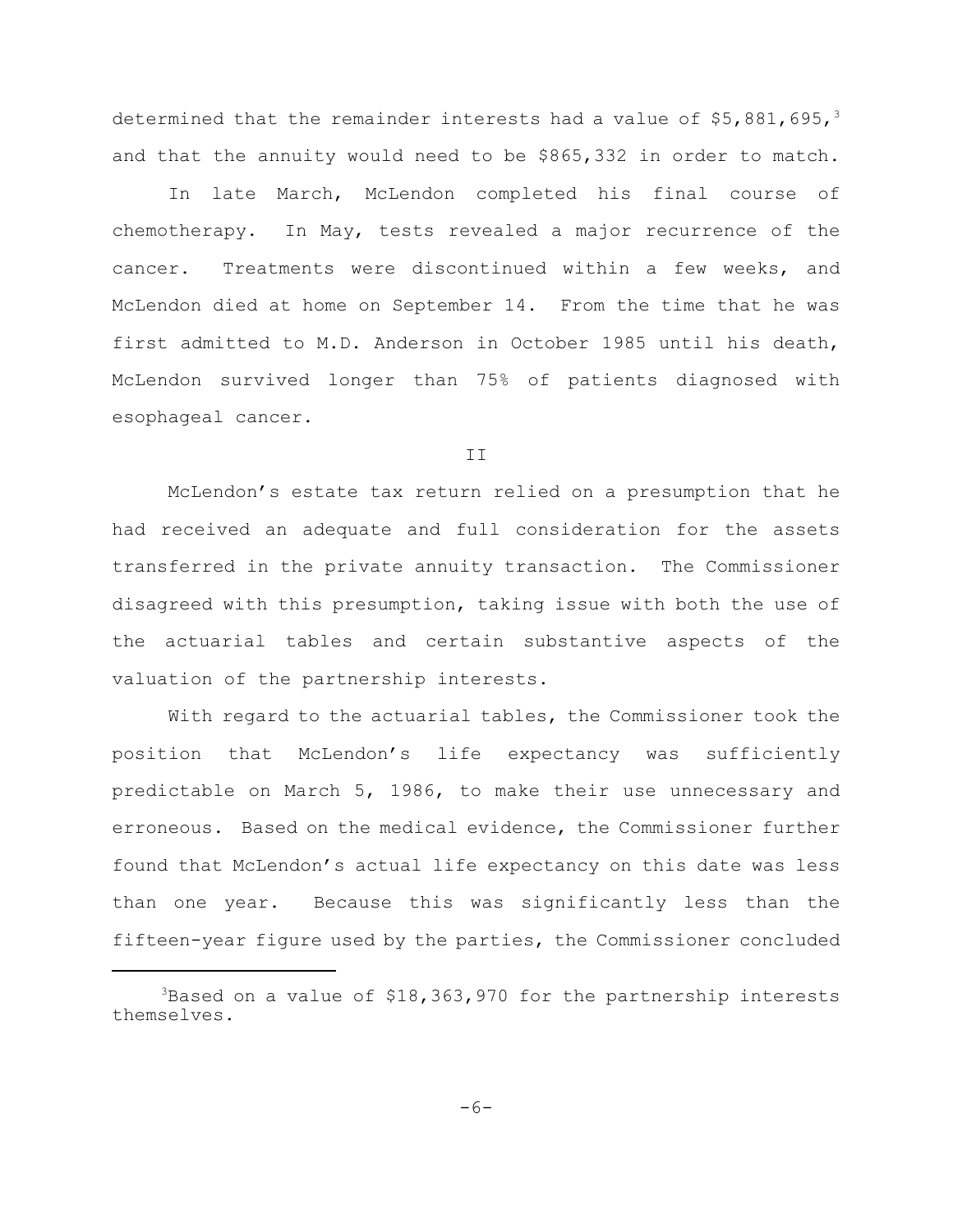that the remainder interests had been so undervalued, and the annuity so overvalued, that the March 5 transfer had not been for an adequate and full consideration. As such, the Commissioner declared several million dollars in gift and estate tax deficiencies based on McLendon's erroneous use of the actuarial tables. Additional deficiencies were declared based on the substantive valuation issues.

McLendon's Estate took this dispute to the Tax Court, where the issues were reduced by joint stipulation to six discrete questions. One of these questions was whether it was proper for McLendon to apply the actuarial tables to determine his life expectancy in valuing the remainder interests and annuity. The rest of the questions concerned the substantive aspects of the valuation of the partnership interests. On September 30, 1993, the Tax Court issued its first opinion in this case, generally agreeing with the Commissioner and imposing \$12.5 million in additional gift and estate taxes. Of significance to the instant appeal, the Tax Court held that use of the actuarial tables was improper because McLendon's life expectancy was reasonably predictable at the time the private annuity transaction occurred, being approximately one year.

McLendon's Estate appealed the Tax Court's ruling to this court. Estate of McLendon v. Commissioner of Internal Revenue, No. 94-40584 (5th. Cir. December 28, 1995). In an unpublished opinion, the panel reversed the Tax Court on the substantive valuation

$$
-7 \\ -
$$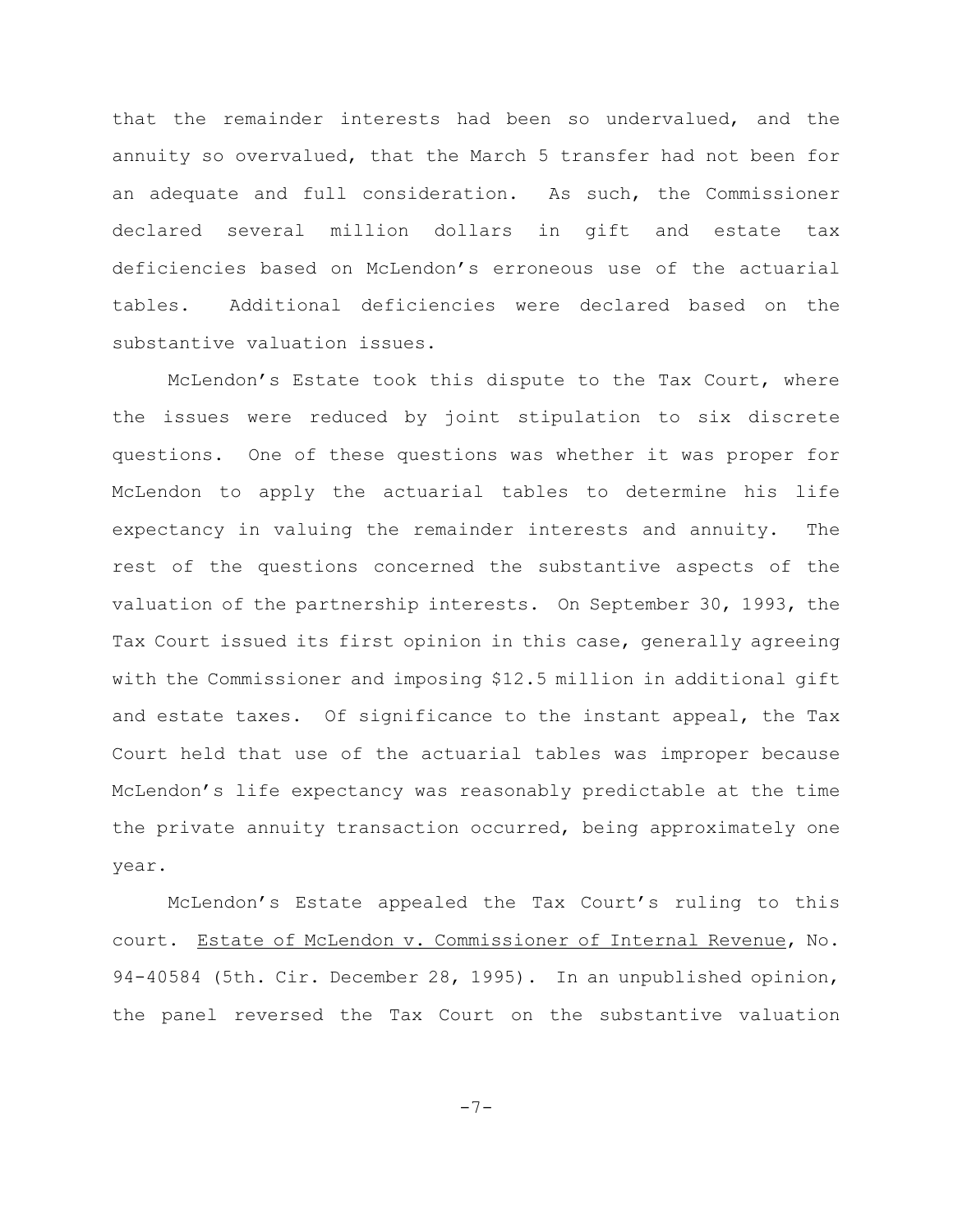questions, but remanded as to use of the actuarial tables. Writing for the court, Judge Jones stated that:

[W]e are unable to discern whether the Tax Court followed Revenue Ruling 80-80 or found reason to depart from it [in resolving the actuarial table question]. The Tax Court's opinion is both ambiguous and ambivalent regarding the revenue ruling, as it holds that Gordon had a life expectancy of one year, a finding that would suggest to us under the express language of the revenue ruling that death was not clearly imminent. We must remand for the court to clarify its position with regard to the applicability of Revenue Ruling 80-80 so that we will have a sounder basis for appellate review.

On July 8, 1996, the Tax Court issued its second opinion. It held that, although neither party had argued a position inconsistent with Rev. Rul. 80-80, the court had not felt obliged to follow that ruling, and had instead applied a standard gleaned from prior case law. It noted, however, that the result would have been the same under the ruling anyway. In the light of this clarification, McLendon's Estate now continues its appeal of the Tax Court's determination that use of the actuarial tables was improper.

## III

We review a decision of the Tax Court applying the same standards used in reviewing a decision of the district court: Questions of law are reviewed de novo; findings of fact are reviewed for clear error. Estate of Hudgins v. Commissioner of Internal Revenue, 57 F.3d 1393, 1396 (5th Cir. 1995).

IV

 $-8-$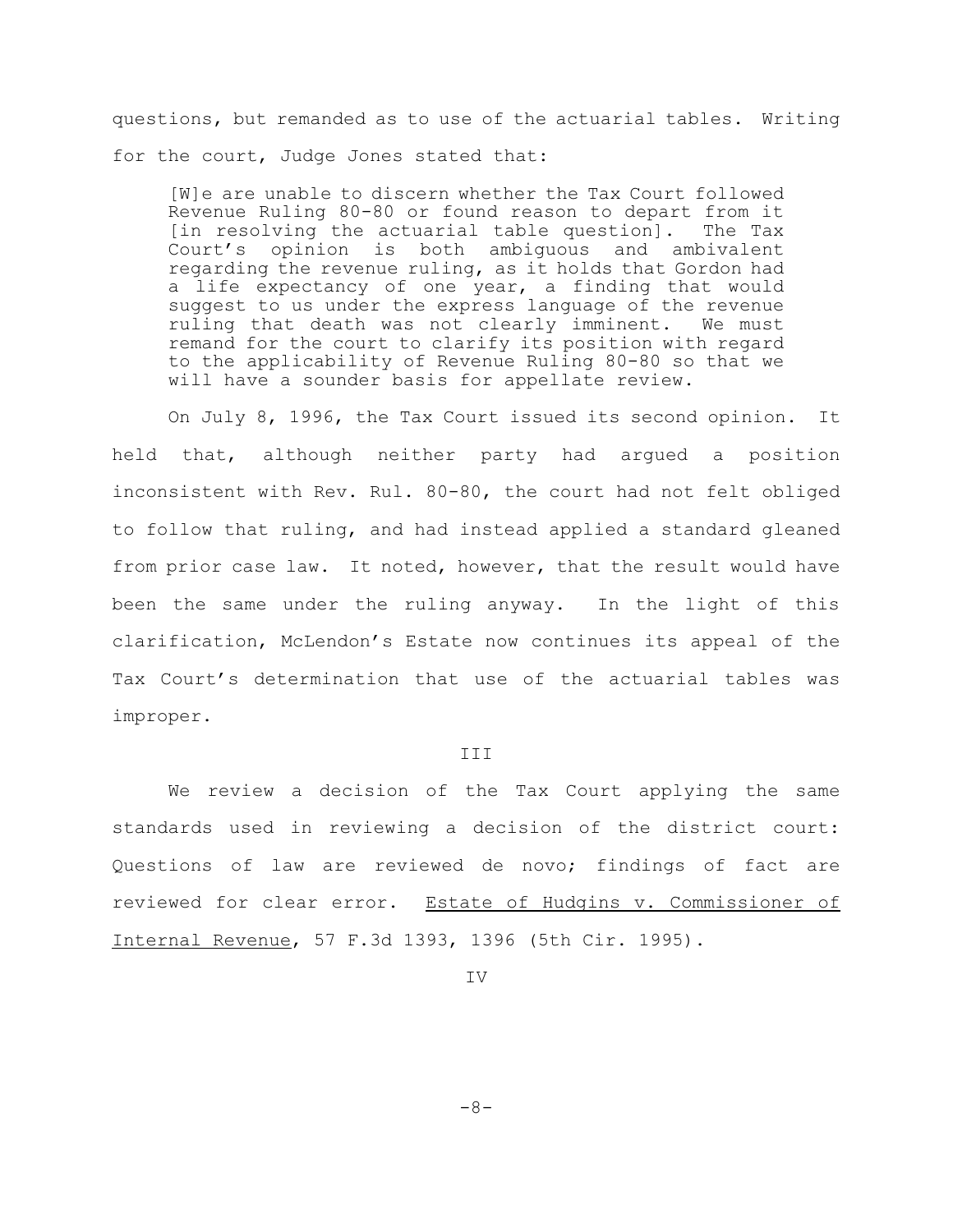As the prior panel foresaw, the remainder of this case turns on the applicability of Rev. Rul. 80-80. Because we hold that the ruling provides the legal test applicable to McLendon's situation, we find that his use of the actuarial tables was proper.

A

The controversy in this case ultimately stems from 26 U.S.C. §§ 2036(a) and 2512(b). Under § 2036(a), a decedent's gross estate for estate tax purposes is defined to include any property transferred by him in which he retained a life estate, "except in case of a bona fide sale for an adequate and full consideration in money or money's worth." Similarly, under § 2512(b), a taxable gift is defined as a transfer of property "for less than an adequate and full consideration." Here, the transfer in question was the March 5 exchange of the partnership remainder interests for the cash and annuity. As the parties concede, the question whether that transfer was for "an adequate and full consideration" turns on the proper valuation of the remainder interests and the annuity.

At the time of the events in this case, Treas. Reg. § 25.2512-5 provided that "the fair market value of annuities, life estates, terms for years, remainders, and reversions transferred after November 30, 1983, is their present value determined in this section." Because the economic present value of these assets is dependent upon the predicted length of a measuring life, the regulation goes on to provide actuarial tables for life expectancy and instructions for using them to arrive at valuations of the

 $-9-$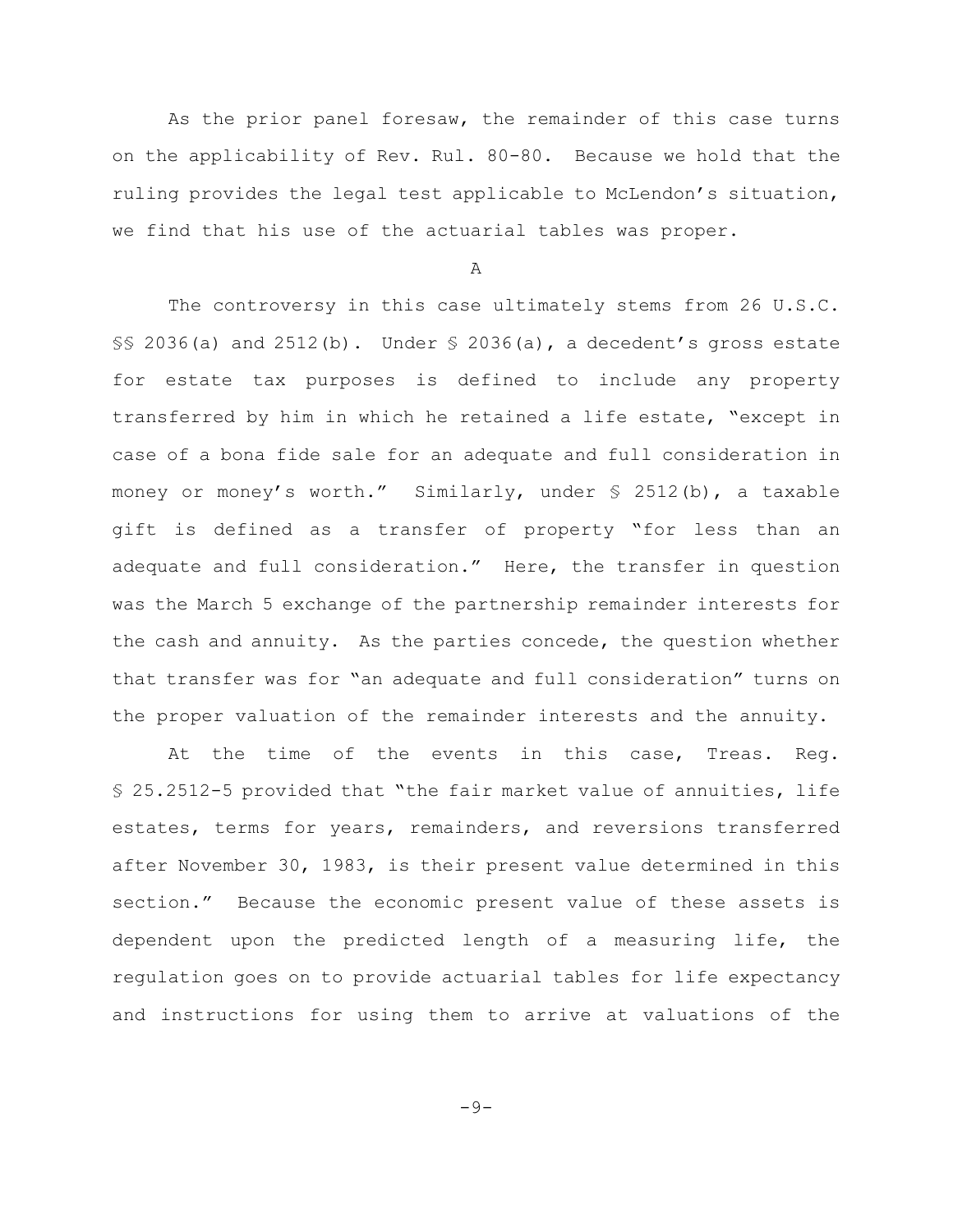assets in question. There is no dispute in this case over the valuation formulas contained in the regulation. The parties concede that the only question is whether the circumstances of McLendon's case allowed him to use a life expectancy figure derived from the tables of § 25.2512-5, or instead required him to use some other method to determine his "actual" life expectancy. If use of the actuarial tables was proper, then the parties agree that the values calculated by McLendon were correct, and that the cash and annuity were adequate consideration for the remainder interests. If, on the other hand, use of the actuarial tables was improper, then the parties agree that the remainder interests had a much higher value, and the annuity a much smaller value, such that the cash and annuity were not adequate consideration. The sole question before this court, then, is whether McLendon was allowed to follow the express language of Treas. Reg. § 25.2512-5 and use its actuarial tables in valuing the remainder interests and annuity.

B

This question is less straightforward than it might seem. Despite their apparently clear command, Treas. Reg. § 25.2512-5 and its predecessors have not always been vigorously enforced by the courts. In particular, in Miami Beach First National Bank v. United States, 443 F.2d 116, 119-20 (5th Cir. 1971), this court held that "where there is sufficient evidence regarding the actual

 $-10-$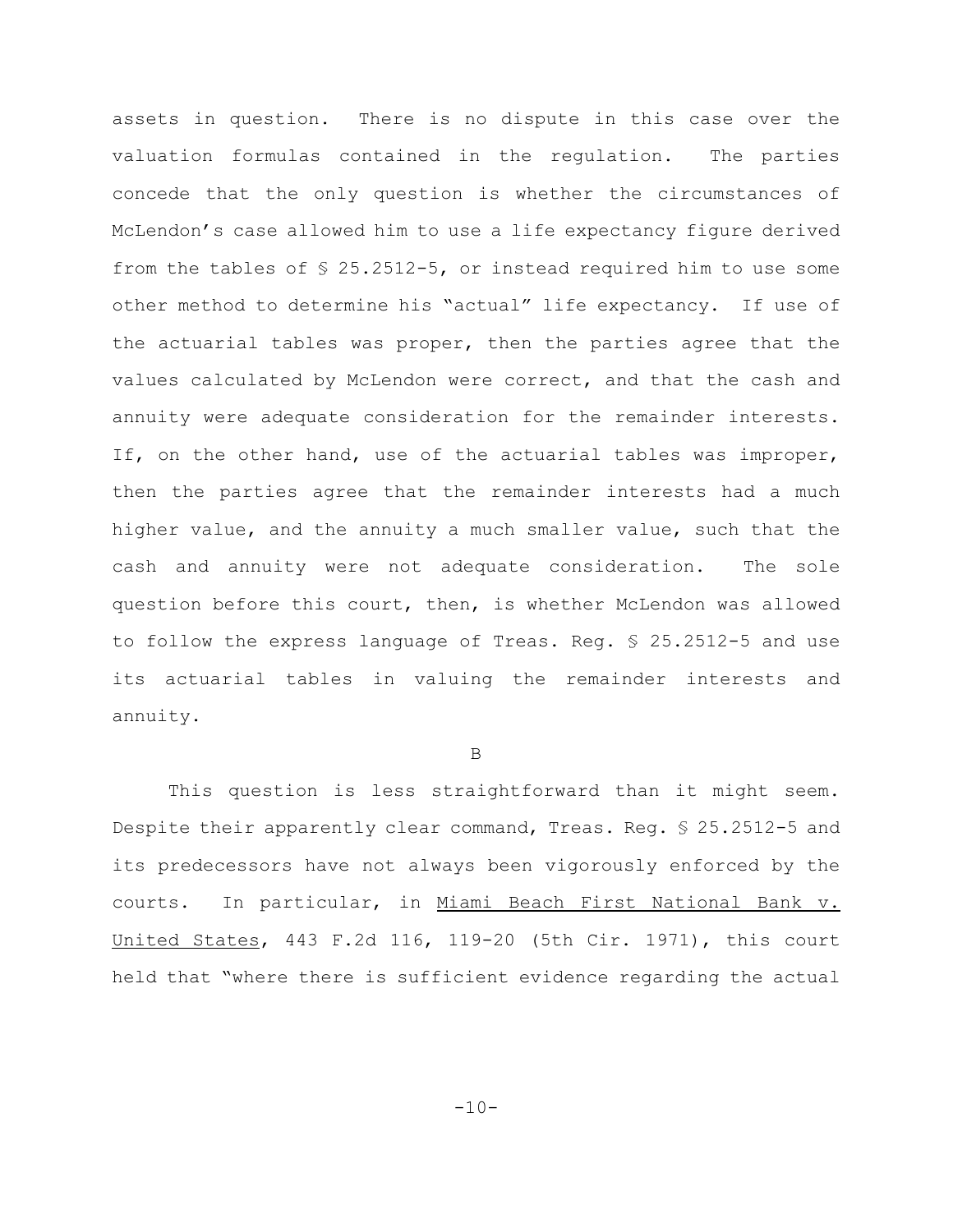life expectancy of a life tenant, the presumptive correctness of the Treasury tables will be overcome."<sup>4</sup>

Based on Miami Beach First National Bank and other cases of departure,<sup>5</sup> the Commissioner issued various revenue rulings over the years<sup>6</sup> that attempted to clarify his position with regard to

Implicit in this toleration, however, is the idea that the tables need not be resorted to where the "administrative necessity" does not exist. In particular, where the facts and circumstances are such that an actual value can be calculated in a suitably reliable way, use of the tables would seem to not be required. This is ultimately the logic underlying Miami Beach First National Bank and its progeny.

 $5$ Cases, it might be noted, where the courts' decisions to allow departure from the harshness of the tables were without exception favorable to the taxpayers in ultimate result. In addition to Miami Beach First National Bank, see, e.g., Estate of Jennings v. Commissioner of Internal Revenue, 10 T.C. 323 (1948) (larger deduction allowed for the charitable gift of a remainder interest because the remainder was properly valued according to the shorter actual expected length of the measuring life rather than the longer length derived from the tables). Here, of course, the Commissioner seeks departure at the taxpayer's expense. This distinction is not wholly irrelevant, as we shall see.

 $6$ See, e.g., Rev. Rul. 80-80, 1980-1 C.B. 194; Rev. Rul. 66-307, 1966-2 C.B. 429. Subsequent to the events in this case, the

<sup>4</sup>This tendency of courts to ignore the regulations in certain cases stems from the somewhat precarious position of the tables in the statutory framework. In this context, the Internal Revenue Code seeks only to assign "value" to various things for tax purposes. As even the Commissioner concedes, the use of actuarial tables does not result in particularly accurate measurements of actual value in individual cases. Because of the difficulty of computing the actual values of future and dependent interests, however, the Supreme Court recognized long ago that the use of actuarial tables was a necessary compromise. The Court noted that inaccuracies would prevail in individual cases, but concluded that they would cancel out in the aggregate, and that the tables were simply an administrative necessity. See Ithaca Trust Co. v. United States, 279 U.S. 151, 155 (1929); Simpson v. United States, 252 U.S. 547, 550 (1920). For this reason, the actuarial tables are tolerated.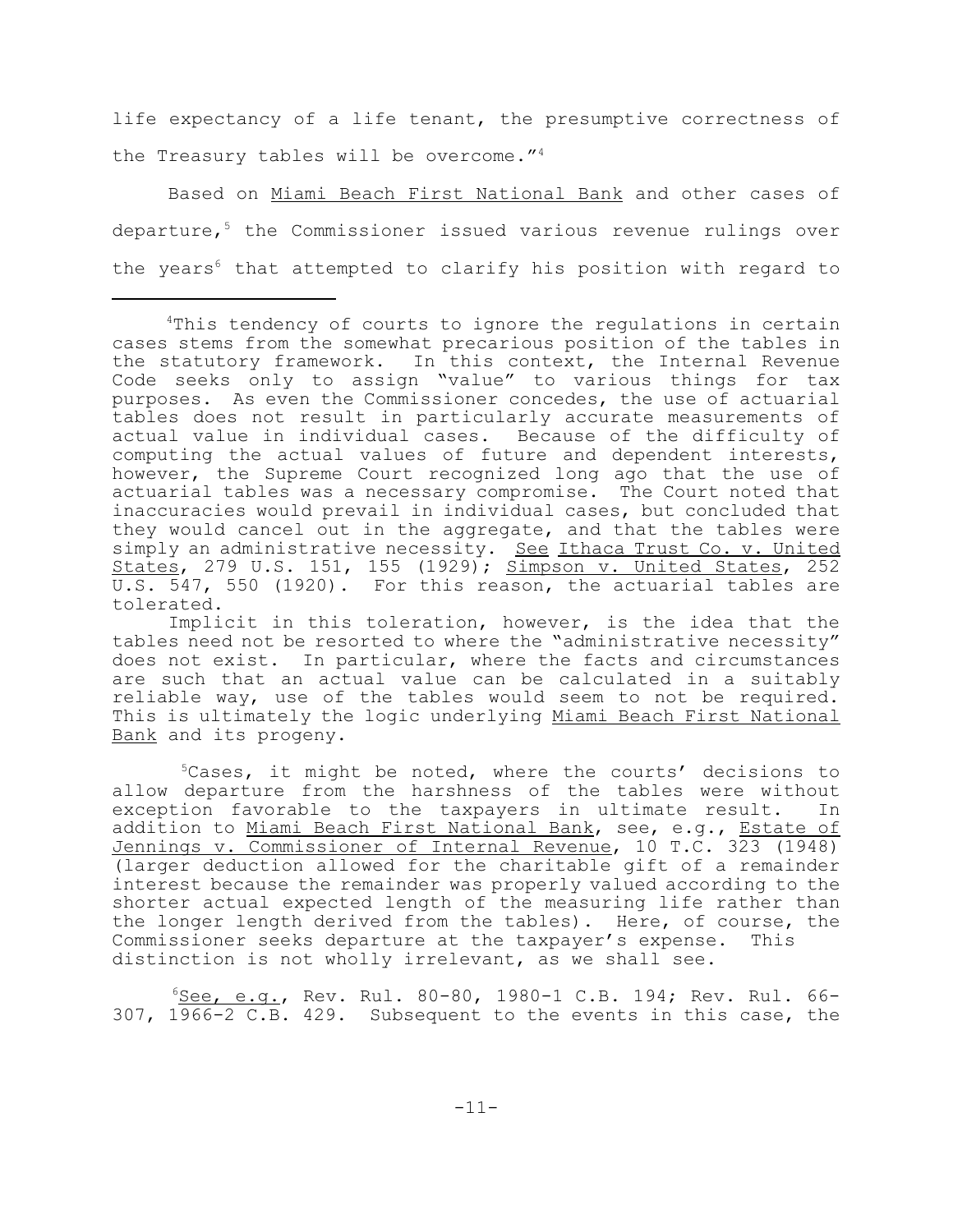use of the tables. At the time of the events in this case, the effective ruling was Rev. Rul. 80-80. It provides, in relevant part:

The actuarial tables in the regulations are provided as an administrative necessity, and their general use has been readily approved by the courts.

The actuarial tables are not based on data that exclusively involve persons of "good" or "normal" health. They reflect the incidence of death by disease and illness as well as by accident. The actuarial tables are properly applicable to the vast majority of individual life interests, even though the health of a particular individual is obviously better or worse than that of the "average" person of the same age and sex. Occasionally, however, the actual facts of an individual's condition are so exceptional as to justify departure from the actuarial tables.

. . . In view of recent case law, the resulting principle is as follows: the current actuarial tables in the regulations shall be applied if valuation of an individual's life interest is required for purposes of the federal estate or gift taxes unless the individual is known to have been afflicted, at the time of the transfer, with an incurable physical condition that is in such an advanced stage that death is clearly imminent. Death is not clearly imminent if there is a reasonable possibility of survival for more than a very brief period. *For example, death is not clearly imminent if the individual may survive for a year or more and if such a possibility is not so remote as to be negligible.*

Rev. Rul. 80-80, 1980-1 C.B. 194 (emphasis added, citations omitted).

Commissioner abandoned this effort and created regulations to govern the applicability of the actuarial tables. See Treas. Reg. §§ 1.7520-3(b)(3) (income tax), 20.7520-3(b)(3) (estate tax), and 25.7520-3(b)(3) (gift tax). Rev. Rul. 80-80, the last of the old line, was revoked in favor of the new regulations, but only for tax years after 1995. See Rev. Rul. 96-3, 1996-1 C.B. 348.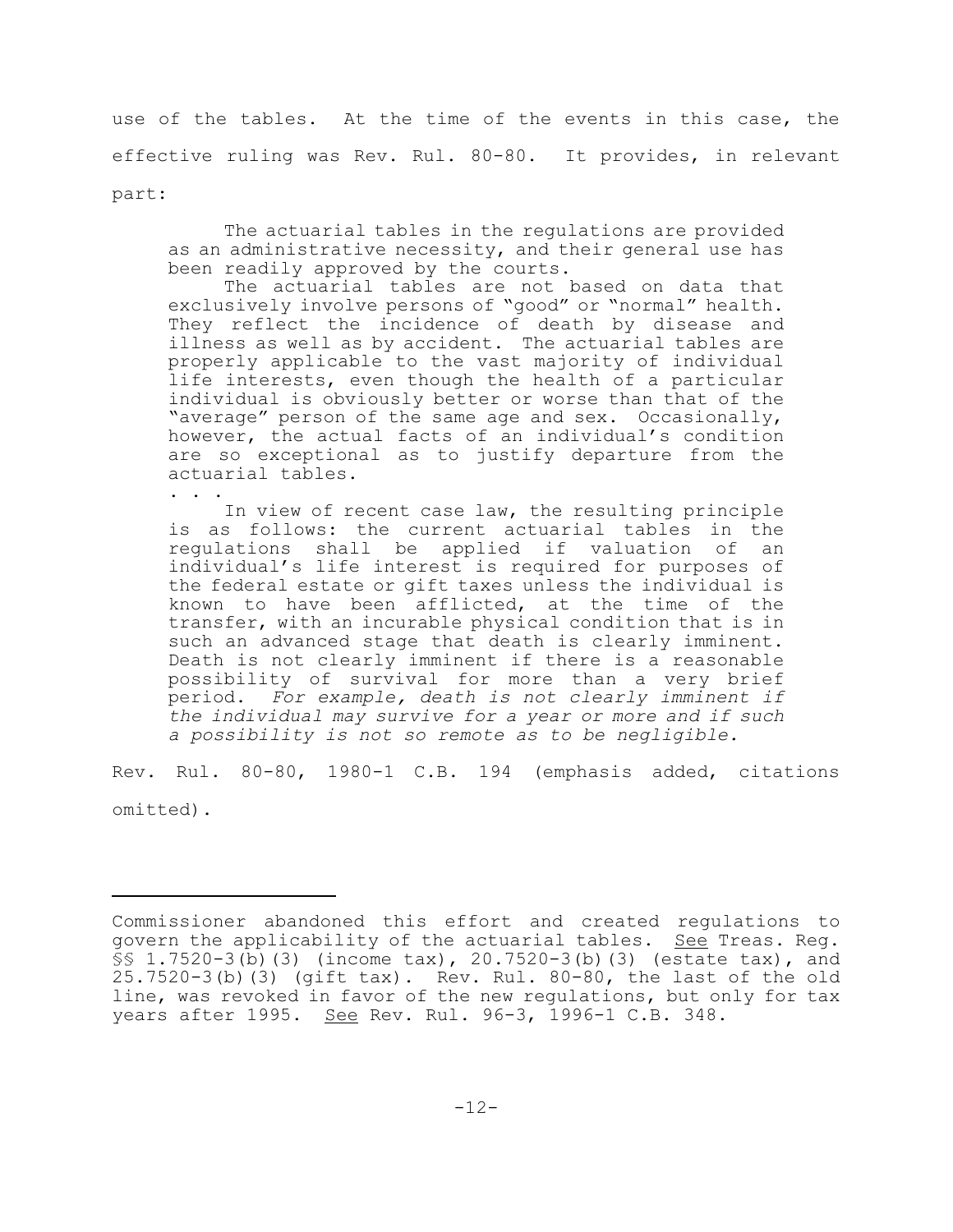McLendon's Estate argues that Rev. Rul. 80-80 clearly allows his use of the tables. In this regard, the Estate notes that the undisputed testimony of the Commissioner's own expert was that McLendon had a 10 percent chance of surviving for a year or more on March 5, 1986. As such, the Estate concludes that McLendon's possibility of surviving for a year or more from that date was not so remote as to be negligible, and that he therefore was permitted and required to use the tables under the clear terms of the ruling.

Although the Commissioner maintains that this court is not bound to follow Rev. Rul. 80-80, he also purports to take the position that the ruling does not mandate the result indicated by the Estate. The Commissioner argues that, although the ruling is a correct statement of the law, it cannot be taken at face value, and must be interpreted in the light of Miami Beach First National Bank. The Commissioner contends that under this reading McLendon's use of the tables was inappropriate since there was "sufficient evidence" of his actual life expectancy on March 5, 1986.

If Rev. Rul. 80-80 does govern this case, we, like the earlier panel of this court, find it undeniable that it supports the Estate's position. The ruling states a clear standard, expressed in language and example unneedful of further interpretation, and we are convinced that the 10 percent figure is sufficient to satisfy it. Whatever "negligible" might mean in a closer case, we are

-13-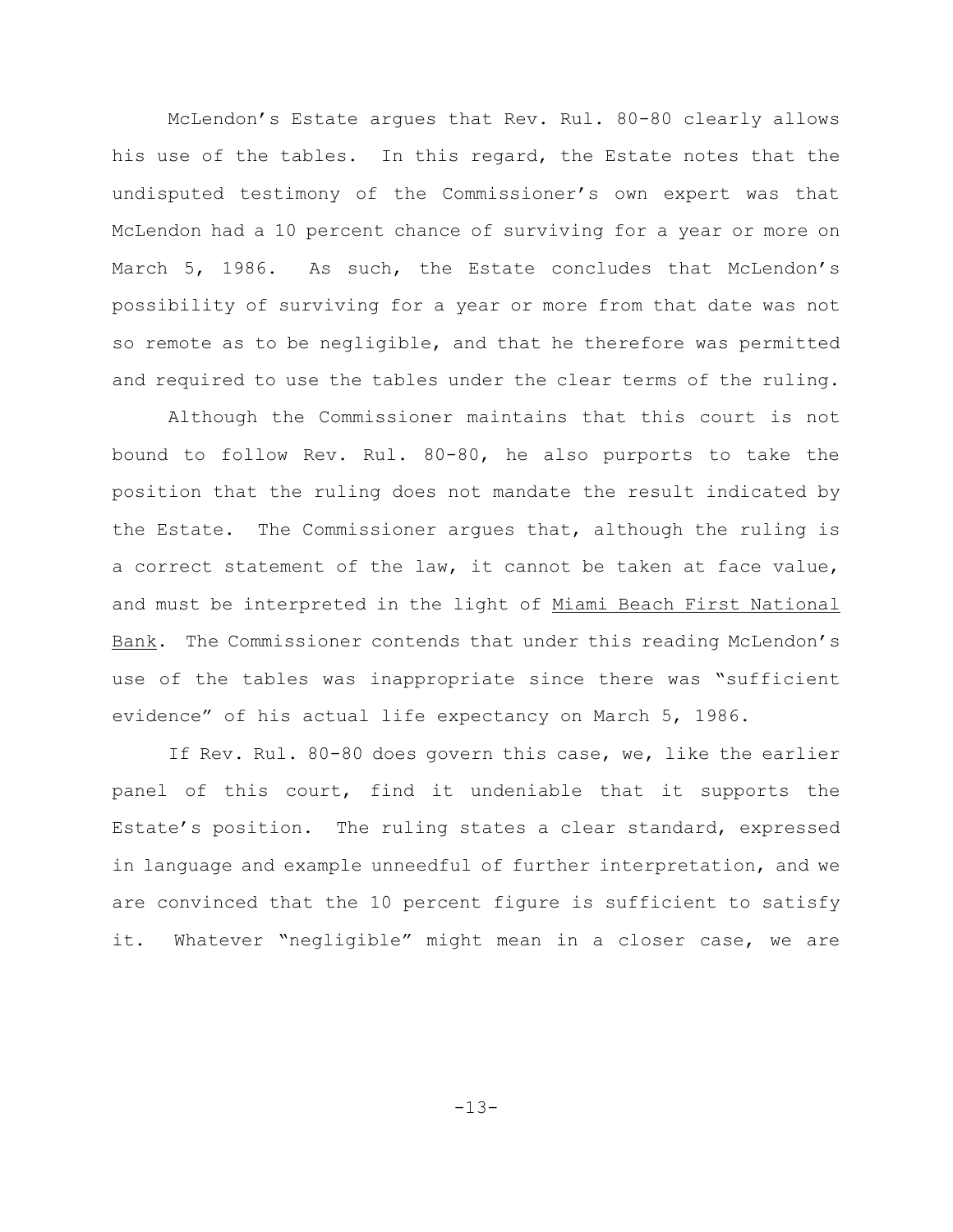certain that it does not refer to a one-in-ten chance.<sup>7</sup> As such, McLendon's use of the tables was clearly proper under the ruling.

The question, then, is whether Rev. Rul. 80-80 states the legal test applicable to McLendon's situation. If it does, then it is clear that McLendon's use of the actuarial tables was proper. The Tax Court ultimately chose not to apply Rev. Rul. 80-80 to this case.8 This choice was a purely legal decision, and is thus reviewed de novo.

C

We note at the outset that the Tax Court has long been fighting a losing battle with the various courts of appeals over

8The Tax Court's completely unpersuasive alternative holding that Rev. Rul. 80-80 also supports its result founders for the same reasons as the Commissioner's arguments, and would be reversible error under any standard of review. For purposes of this opinion, we need only address the core of the Tax Court's reasoning, i.e., that Miami Beach First National Bank, not Rev. Rul. 80-80, provides the legal test applicable to McLendon's case.

<sup>7</sup>Indeed, faced with the clear text of the ruling at oral argument, the Commissioner was unable to come up with any definition of "negligible" that would embrace McLendon's situation. This silent exclamation underscores the meritless nature of the Commissioner's argument under the ruling.

The Commissioner's silence may have been prompted by the fact that he has consistently defined the phrase "not so remote as to be negligible" to mean "less than 5 percent" in other areas of estate tax. See, e.g., Treas. Reg. SS 26.2612-1(b)(1)(iii), 26.2612-1(d)(2)(ii) & 26.2632-1(c)(2)(ii) (generation-skipping transfer tax); Rev. Rul. 85-23, 1985-1 C.B. 327 (charitable deduction); Rev. Rul. 78-255, 1978-1 C.B. 294 (same); Rev. Rul. 77-374, 1977-2 C.B. 329 (same); Rev. Rul. 70-452, 1970-2 C.B. 199 (same). Although this might not be enough to establish that 5 percent is indeed the correct figure, it would be sufficient to estop the Commissioner from arguing otherwise in this case, as we shall soon see.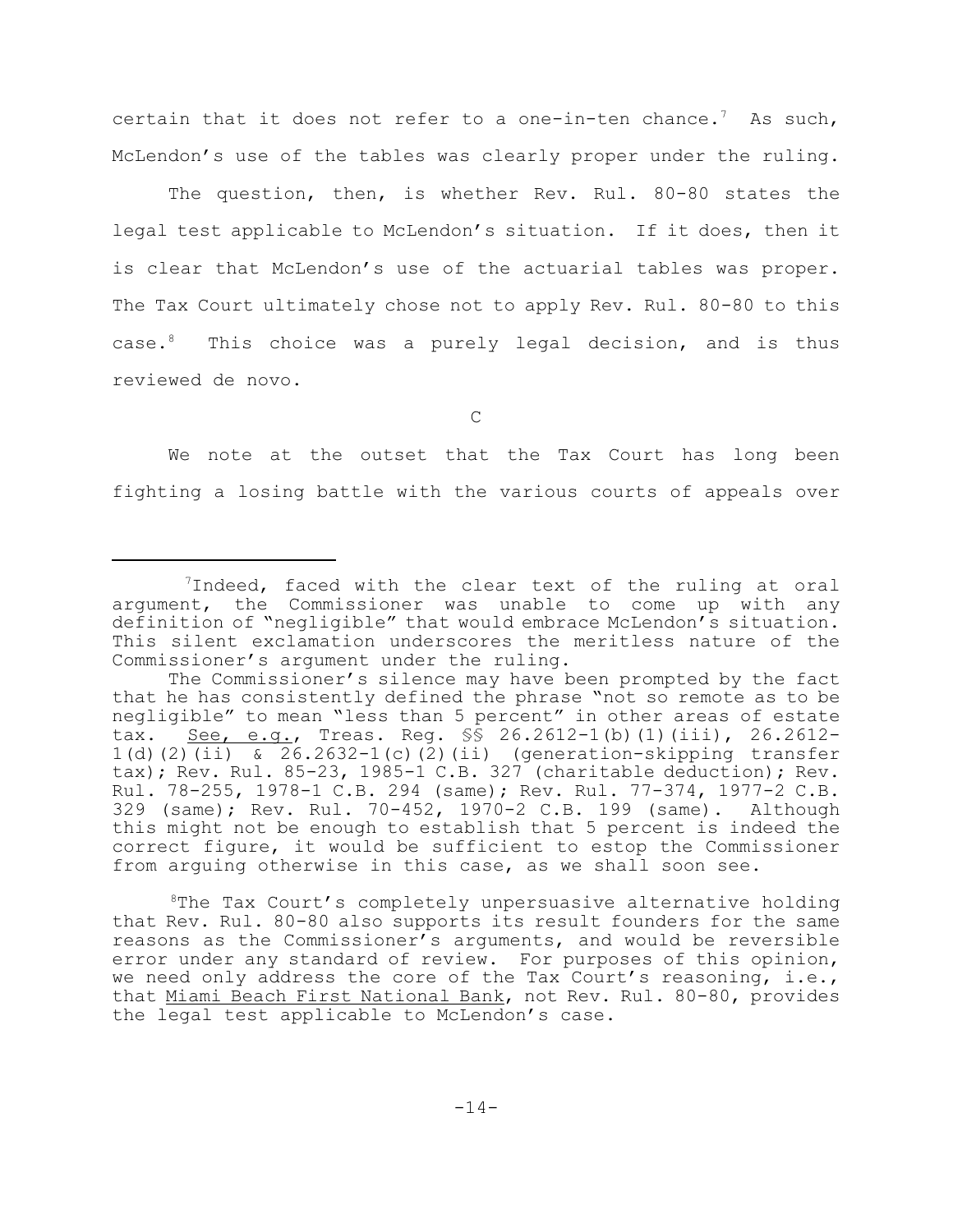the proper deference to which revenue rulings are due.<sup>9</sup> Whereas virtually every circuit recognizes some form of deference,  $10$  the Tax Court stands firm in its own position that revenue rulings are nothing more than the legal contentions of a frequent litigant, undeserving of any more or less consideration than the conclusory statements in a party's brief. $11$  Although the Supreme Court has not spoken definitively on the subject, its recent jurisprudence tends to support the view that the courts owe revenue rulings a bit more deference than the Tax Court would have us believe.<sup>12</sup> Still,

<sup>9</sup>See generally Linda Galler, Judicial Deference to Revenue Rulings: Reconciling Divergent Standards, 56 Ohio St. L. J. 1037, 1059-74 (1995).

 $10$ See, e.g., Amato v. Western Union International, Inc., 773 F.2d 1402, 1411-12 (2d Cir. 1985); Gillis v. Hoechst Celanese Corp., 4 F.3d 1137, 1145 (3d Cir. 1993); Foil v. Commissioner of Internal Revenue, 920 F.2d 1196, 1201 (5th Cir. 1990); Threlkeld v. Commissioner of Internal Revenue, 848 F.2d 81, 84 (6th Cir. 1988); Walt Disney Inc. v. Commissioner of Internal Revenue, 4 F.3d 735, 740 (9th Cir. 1993). In this circuit, revenue rulings are generally "'given weight as expressing the studied view of the agency whose duty it is to carry out the statute.'" Foil, 920 F.2d at 1201 (quoting United States Trust Co. v. Internal Revenue Service, 803 F.2d 1363, 1370 n.9 (5th Cir. 1986)). Of course, any deference extended to a revenue ruling evaporates in the face of clear and contrary statutory language.  $Foli, 920 F.2d$  at 1201.

<sup>11</sup>See, e.g., Pasqualini v. Commissioner of Internal Revenue, 103 T.C. 1, 8 n.8 (1994); Exxon Corp. v. Commissioner of Internal <mark>Revenue,</mark> 102 T.C. 721, 726 n.8 (1994); <u>Spiegelman v. Commissioner</u> of Internal Revenue, 102 T.C. 394, 405 (1994); Rath v. Commissioner of Internal Revenue, 101 T.C. 196, 205 n.10 (1993).

 $12$ See, e.g., Davis v. United States, 495 U.S. 472 (1990). Note, however, that the Court in Davis was conspicuously silent as to the applicability of Chevron deference to revenue rulings. See Chevron U.S.A., Inc. v. Natural Resources Defense Council, Inc., 467 U.S. 837 (1984). Given the context, this omission cautions against placing too much reliance on revenue rulings as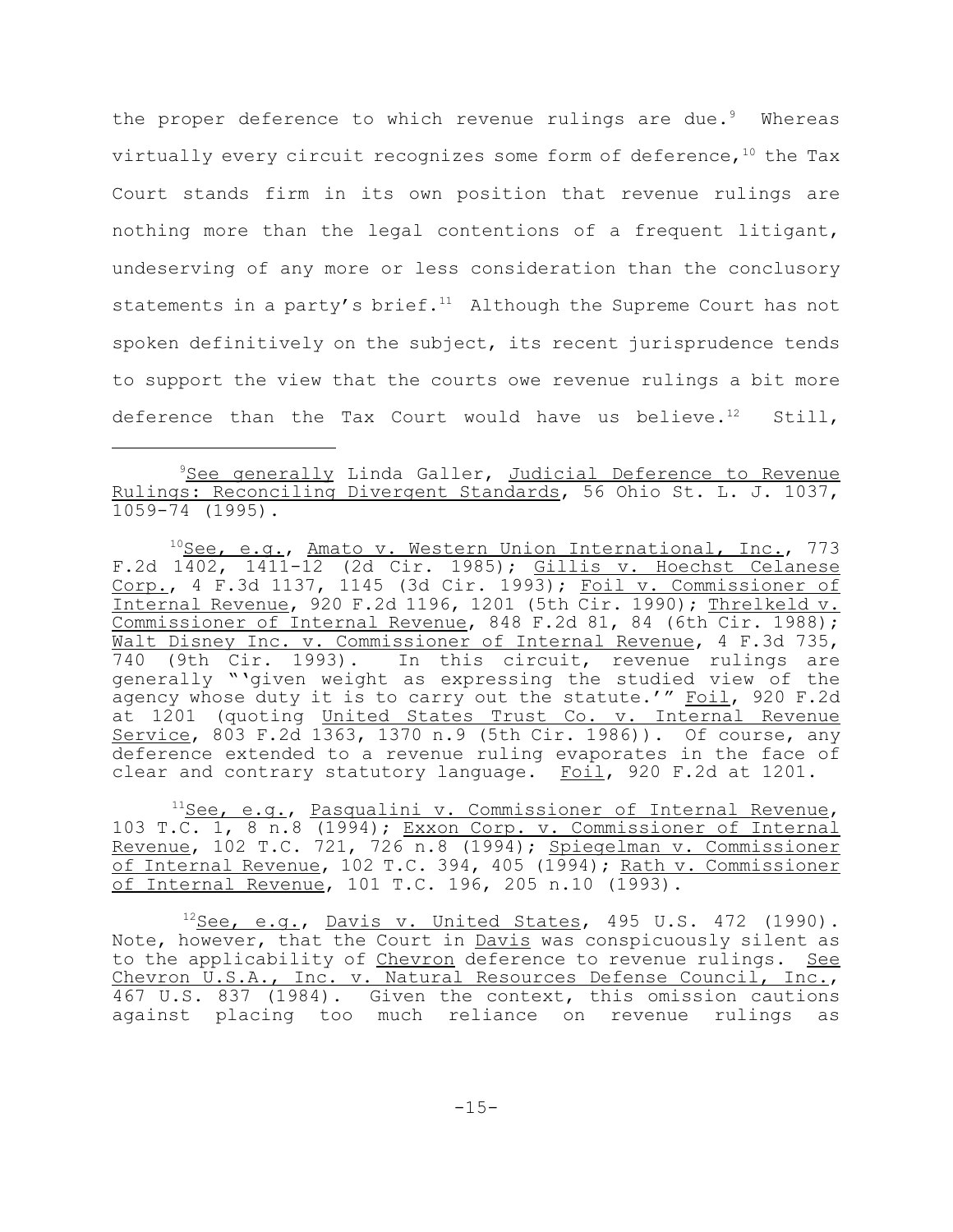revenue rulings are odd creatures unconducive to precise categorization in the hierarchy of legal authorities. They are clearly less binding on the courts than treasury regulations or Code provisions, but probably (and in this circuit certainly) more so than the mere legal conclusions of the parties. Apart from that, little can be said with any certainty, and in the absence of a definitive statement from on high, the Tax Court continues its crusade to ignore them in toto.

This bit of background explains a great deal with regard to the posture of this case. In support of its general position on deference, the Tax Court went to great lengths to avoid applying Rev. Rul. 80-80 to McLendon's situation. The earlier panel of this court noticed this slight, and asked the Tax Court if it really wanted an open confrontation on the issue. Sticking to its guns, the Tax Court replied that it did. The result was the instant appeal.

As it turns out, however, this case does not require us to step squarely into the fray. Most questions of deference to a revenue ruling involve an argument by the taxpayer that a particular ruling is contrary to law. Here, however, the argument to ignore or minimize the effect of Rev. Rul. 80-80 comes from the Commissioner, the very party who issued the ruling in the first

administrative legal interpretations, and the position of the Tax Court is not without some merit.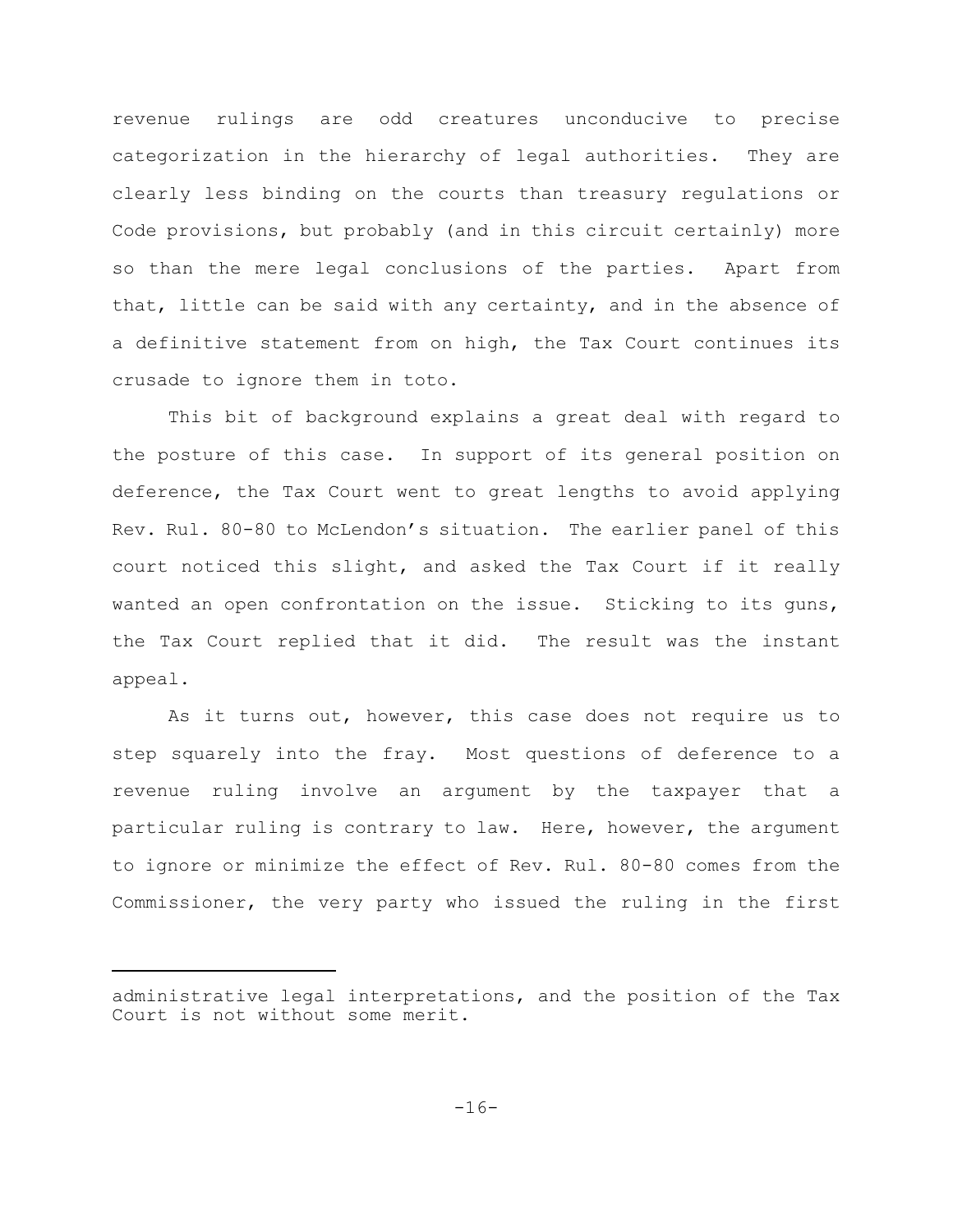place. $13$  In such a situation, this circuit has a well established rule that is sufficient to resolve this case without probing the penumbrae of the general deference question.

In Silco, Inc. v. United States, 779 F.2d 282, 286 (5th Cir. 1986), we held that a taxpayer was entitled to rely on the legal standard implied by two revenue rulings extant at the time of his transaction, even though they had been subsequently abrogated. In reaching this conclusion, we noted that:

Treas. Reg. § 601.601(e) provides that taxpayers may generally rely on published revenue rulings in determining the tax treatment of their own transactions, if the facts and circumstances of their transactions are substantially the same as those that prompted the ruling.

Id. at 286.<sup>14</sup> Because the statute, regulations, and case law were less than clear at the time of the taxpayer's transaction, we found that the rulings "provide[d] the only insight available to [the] taxpayer at the time of [his] transaction as to the conceptual

<sup>&</sup>lt;sup>13</sup>The Commissioner's position is not entirely clear in this case. He purports to maintain that Rev. Rul. 80-80 is an accurate statement of the law, yet would prefer the court decide the case based on the rule of Miami Beach First National Bank*.* This rule, he implies, is the same as that of Rev. Rul. 80-80. The Commissioner cannot eat his cake and have it too. As we explained above, Rev. Rul. 80-80 is unambiguous in its support for the Estate's position. To the extent that he argues for a rule inconsistent with the ruling's clear language, we construe the Commissioner's position to be that the ruling should not apply.

 $14$ Treas. Reg. § 601.601(e) states: "Taxpayers generally may rely upon Revenue Rulings published in the Bulletin in determining the tax treatment of their own transactions . . . ." Although not cited therein, Silco also finds support in Treas. Reg. § 601.601(d), which provides that revenue rulings "are published to provide precedents to be used in the disposition of other cases."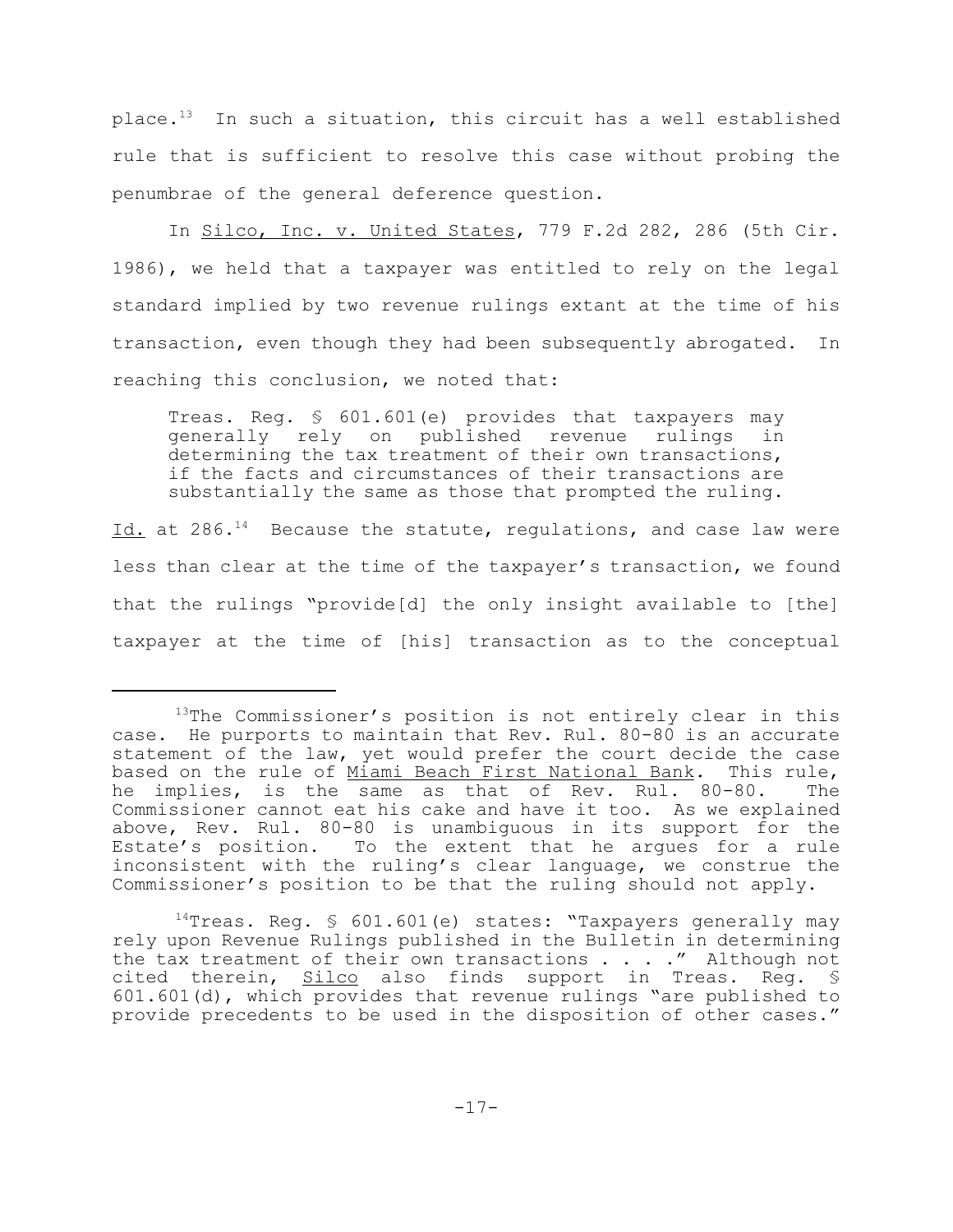approach the [Commissioner] would use," and that the Commissioner acted improperly in subsequently applying a different test to that taxpayer. Id. at 287.

Silco stands for the proposition that the Commissioner will be held to his published rulings in areas where the law is unclear, and may not depart from them in individual cases. Furthermore, under Silco the Commissioner may not retroactively abrogate a ruling in an unclear area with respect to any taxpayer who has relied on it.15

First, the Automobile Club rule applies only where the Commissioner revokes a prior ruling that is contrary to the Internal Revenue Code. This was not the case in Silco, nor is it the case here. The Silco rule is expressly limited to areas where the Code does not provide a clear answer. Second, Silco is grounded on the Commissioner's invitation to taxpayers to rely on his revenue rulings as set out in Treas. Reg. § 601.601(e), a factor not present in the Automobile Club or Dixon cases. The essence of the *Silco* rule is that traditional notions of equity and fair play prevent the Commissioner from changing his position after inviting reliance with his own regulations. Finally, even if there were some tension between Silco and Automobile Club, we would be bound in this case by our past circuit precedent. "One panel of this Court may not overrule another (absent an *intervening* decision to the contrary by the Supreme Court or the en banc court  $\ldots$ ." Hogue v. Johnson, 131 F.3d 466, 491 (5th Cir. 1997) (Garwood, J.) (emphasis added). See also United States v. McPhail, 119 F.3d 326, 327 (5th Cir. 1997)(Smith, J., dissenting), and cases cited therein. Supposed conflicts with *prior* Supreme Court precedent are grist for the en banc mill, but not for ad hoc panel revision. See 5th Cir. IOP to Fed. R. App. P. 35. For all of these reasons, we are content that **Silco** continues to be good law.

<sup>&</sup>lt;sup>15</sup>This latter portion of <u>Silco</u> might be read to be in conflict with the Supreme Court's well established rule that the Commissioner may retroactively revoke certain revenue rulings, even where taxpayers may have relied on them to their detriment. See Automobile Club of Michigan  $v$ . Commissioner of Internal Revenue, Automobile Club of Michigan v. Commissioner O.S. 180, 183-84 (1957) (Brennan, J.); Dixon v. United States, 381 U.S. 68, 72-73 (1965) (Brennan, J.). For a number of reasons, however, we perceive no conflict.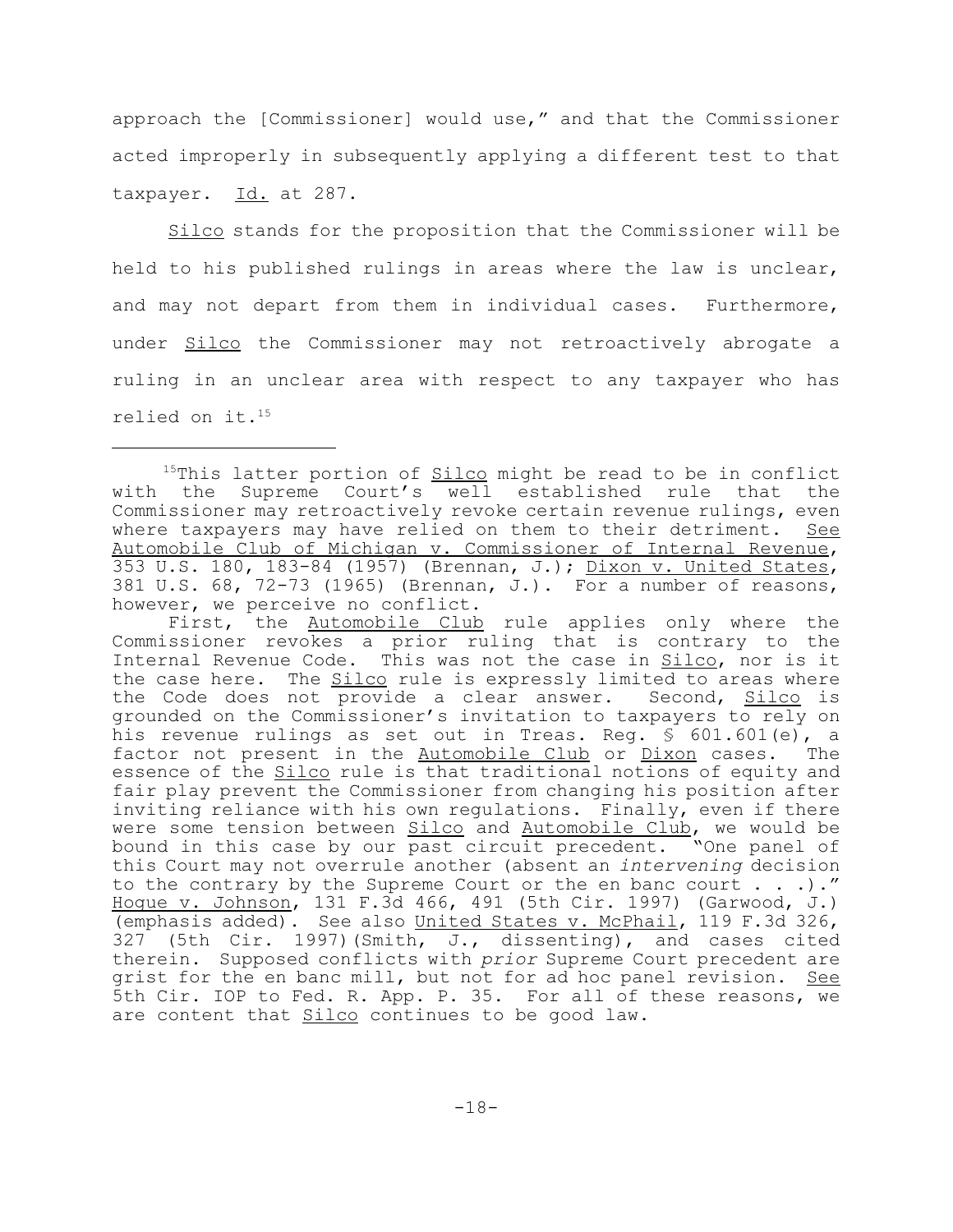Applying Silco to this case, it quickly becomes clear that Rev. Rul. 80-80 must govern our decision. McLendon went to great lengths to structure his transaction to comply with applicable  $law, <sup>16</sup>$  and the Commissioner does not dispute that in so doing McLendon expressly relied on Rev. Rul. 80-80's clarification of the admittedly murky area of future and dependent interest valuation. The Commissioner ignored the clear language of his own ruling in declaring deficiencies, and it is precisely this kind of tactic that Silco declares to be intolerable. Because McLendon was entitled to rely on Rev. Rul. 80-80, the Tax Court was not at liberty to disregard it. Its decision to do so was error, and we reverse on that basis. Furthermore, because the application of Rev. Rul. 80-80 clearly sustains the Estate's position, we need not remand yet again for further proceedings. Consistent with our discussion of the application of the ruling above, we render for McLendon's Estate.

V

Where the Commissioner has specifically approved a valuation methodology, like the actuarial tables, in his own revenue ruling,

 $16$ As indeed he should have. "'Over and over again courts have said that there is nothing sinister in so arranging one's affairs as to keep taxes as low as possible. Everybody does so, rich or poor; and all do right, for nobody owes any public duty to pay more than the law demands: taxes are enforced exactions, not voluntary contributions. To demand more in the name of morals is mere cant.'" Commissioner of Internal Revenue v. First Security Bank of Utah, 405 U.S. 394, 398 n.4 (1972) (quoting Learned Hand's celebrated dissent in Commissioner of Internal Revenue v. Newman, 159 F.2d 848, 850-51 (2d Cir. 1947)).